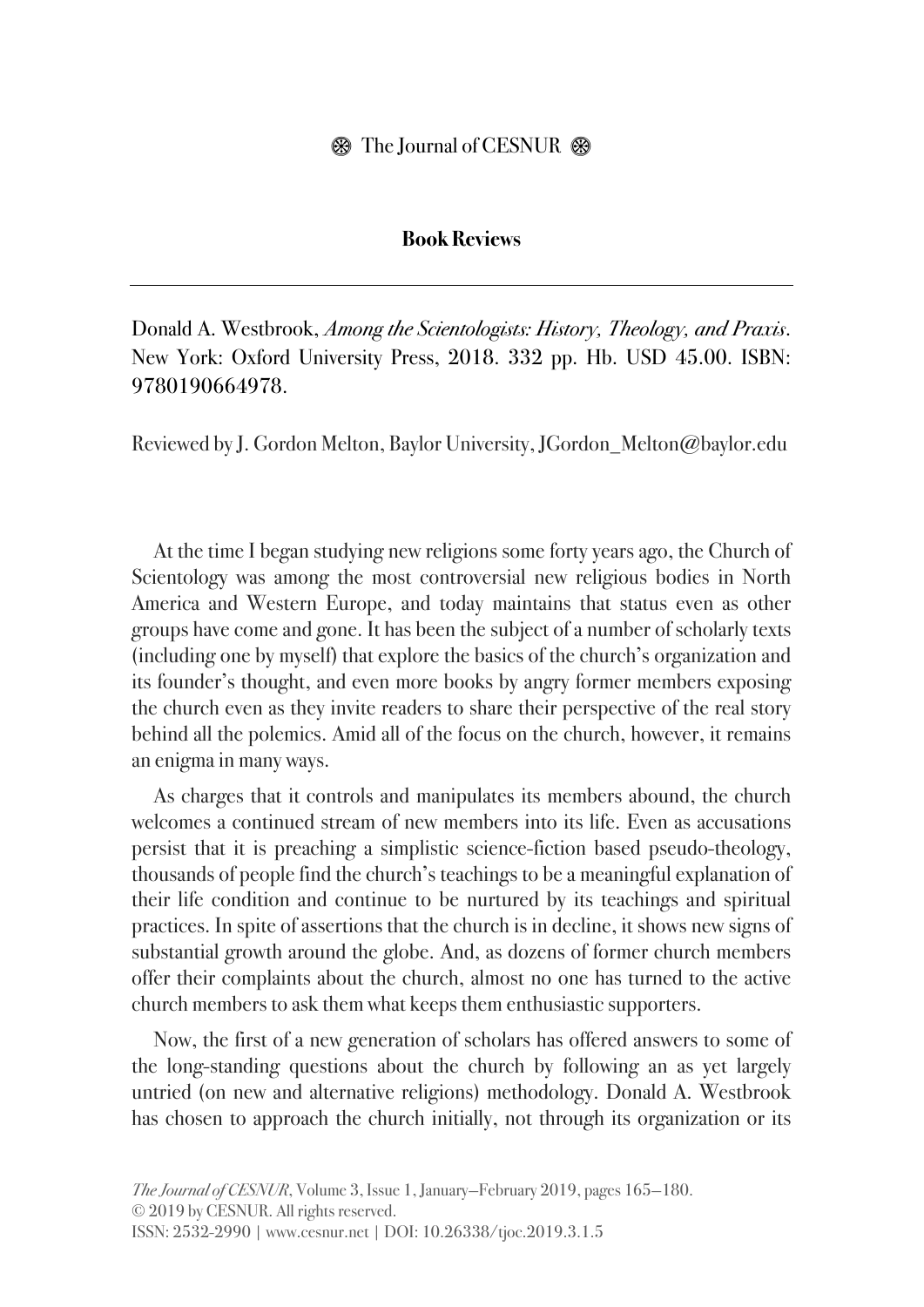texts, or its teachings, but through its members. Over a six year period, he conducted detailed interviews with literally hundreds of members, some with the church only a few years and some around from the beginning back in the 1950s, to explore how the church developed and what attracted them to it. He invites us into their lives as they experienced the church's significant changes as it transitioned from its original teachings (called Dianetics) and began to offer higher levels of attainment beyond the original highly promoted goal of "going" clear;" tackled the variant experiences of going up the Bridge to new realms of personal awareness; felt the loss of its founder who passed in 1986; and coped with the church's second generation under its present head, David Miscavige.

In covering the development of the church, Westbrook gives voice to people who sat through founder L. Ron Hubbard's (1911–1986) early lectures and eager awaited each new series. Having experienced the personal breakthrough from Dianetics auditing (the spiritual-but-scientific counseling technique through which they explored their early memories and traumas), they would travel many miles to learn about Hubbard's latest discoveries. As they pursued their own life of keeping a job and raising a family, they enjoyed the fact that they could pursue their spiritual development at their own pace, with some moving very slowly (after decades still short of clear) and others going up the higher levels (termed OT or Operating Thetan) in just a few years.

And what made Scientology so attractive, besides its move-at-your-own-pace scheduling? Missed (or simply ignored) by most commentators is Hubbard's rather sophisticated theology, a variant of Gnostic Esotericism (the same theological tradition that informs Freemasonry and Rosicrucianism), a theology that has continually attracted people since the first century CE. Hubbard found his way to Gnostic Esotericism as a young man and began writing and creating his own version of it in the 1950s. In 1959, he offered his unique version of the Gnostic creation myth in a brief work called "The Factors." He had previously developed a reverse form of the myth in his understanding of the "Eight Dynamics," which developed a picture of the universe beginning with the individual human and reaching back to the Divine.

And as he developed his theological vision, he made three major contributions to the tradition. First, he discarded the basic spatial metaphor that had previously dominated Gnostic thought ("As above, so below") and replaced it with a temporal metaphor that begins with the first cause in the far distant past and moves forward as "beingness" becomes. Second, this changed metaphor supported a new explanation of the human condition and presented new means to transcend our mundane situation. Third, the temporal metaphor offered an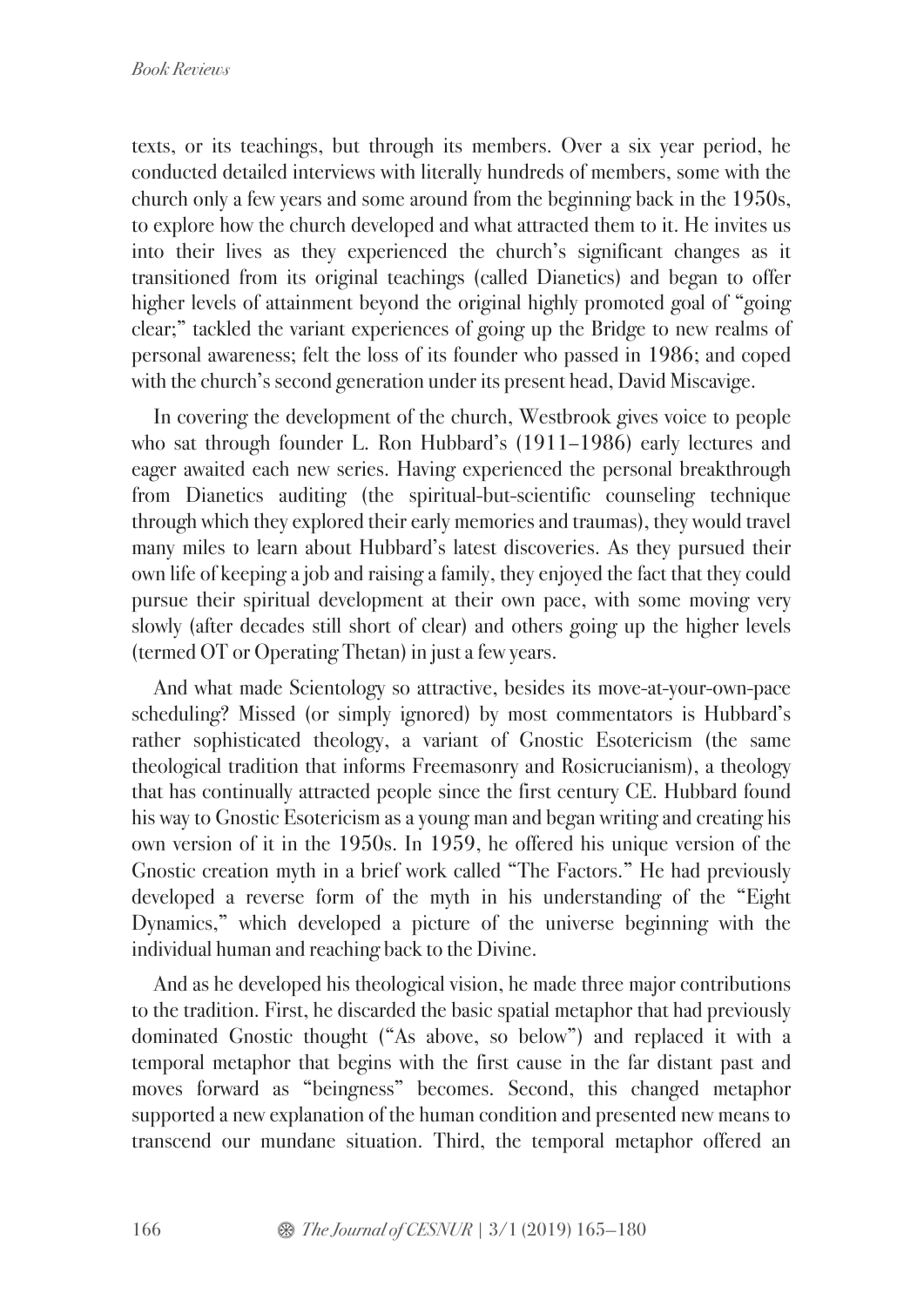opening for Hubbard's desire and eventual claim to having found both a scientific method and the technological tools to reach the human goal of complete spiritual freedom. It should also probably be noted that in support of his theology, Hubbard also developed an ethical system that advocated both a public morality and each member's spiritual strivings within the church, an important accomplishment in spite of the possible abuse of his teachings by some members or leaders (about which the church's critics have complained).

For those interested in the church, Westbrook's approach will provide a chance to see the organization's rather steady evolution, but one punctuated by what it sees as the important events, such as the 1993 settlement of its long-term battle with the Internal Revenue Service, and to hear from members who went through these events. Reading their stories provides an open doorway into a large religious organization, overseeing a vast membership of people basically pursuing a very personal individualized path to self-awareness, freedom, happiness, and enlightenment. Members show their patience with the seemingly never ending attacks from church critics, whose charges against the church often fail to resonate with their own experience, and are given the chance to explain all that they have gained from their involvement with the church and their relationships with fellow members.

It is far from the final word on Scientology, but I would suggest that *Among the Scientologists* will supersede previous works on the church (including my own) and provide the new foundation for future explorations of what has become one of the most successful expressions of Western Gnostic Esotericism. Westbrook does not ignore the many controversies (and the critics are duly acknowledged and their works cited), but he also succeeds in contextualizing those controversies and in shining light on the very appealing spiritual path integral to the church's life, a spiritual program that has led to its international spread and its relative ongoing success.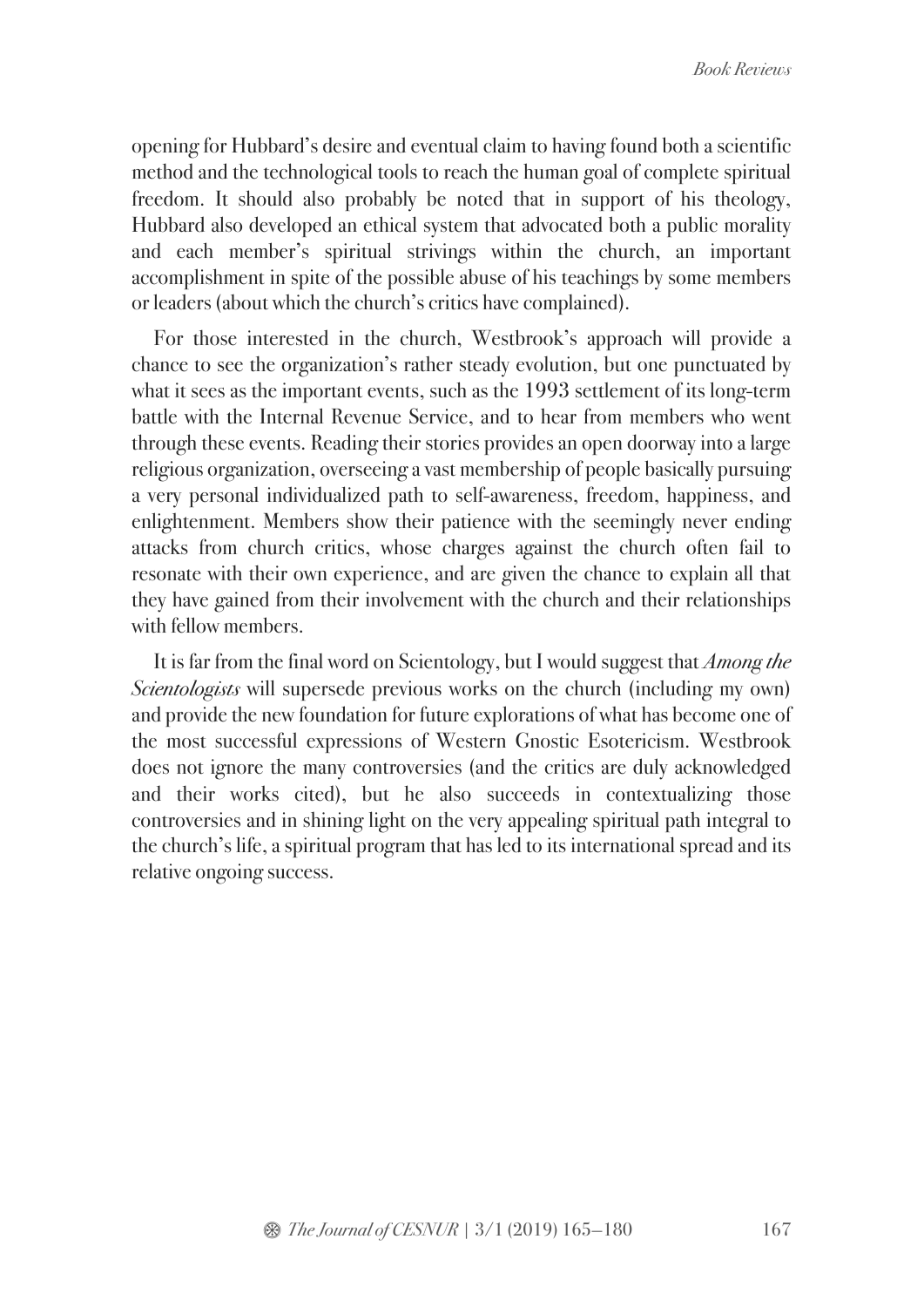Peter Schulte, *Die Akte Scientology: Die geheimen Dokumente der Bundesregierung*. Malters, Switzerland: PI–Verlag, Wissen und Leben GmbH, 2017. 260 pages. Pb. Euro 19.90. ISBN: 978-3-9058375-0-6. Peter Schulte, *The Scientology File: The Secret Documents of Germany's Federal Government.* Malters, Switzerland: PI–Verlag, Wissen und Leben GmbH, 2017. 211 pages. Pb. Euro 19.90. ISBN: 978-3-9524902-1-1.

Reviewed by Boris Falikov, The Russian State University for the Humanities, falikov@yandex.ru

The author of this book, Dr. Peter Schulte, was a Commissioner for religious and ideological questions in the Federal State of Tyrol (Austria) from 1998 to 2010, a position involving dealing with "dangerous cults" in his jurisdiction and cooperating with the authorities in both Austria and the nearby German State of Bavaria. During this time, he became aware that the official policy of the German government towards new religious movements (NRMs) branded as "cults" (*Sekten*) led to their social exclusion. He decided to quit his job, and in 2012 published a book, *Neue Religiöse Bewegungen: Gesellschaftliche Dramatisierungsstrategien und soziale Wirklichkeit* (New Religious Movements: Social Dramatization Strategies and Social Realities, Hamburg: Verlag Dr Kovač, 2012), where he exposed the violations of freedom of religion, guaranteed by the German constitution, in the case of NRMs operating in Germany.

In his new book, devoted to Scientology, Schulte analyzes the history of this religion in Germany in the face of strong governmental opposition. The book is based on secret federal documents, released only recently and after fierce legal fighting. They demonstrate that the Federal Criminal Police and Germany's Office for the Protection of the Constitution long ago found Scientology mostly innocent of the accusations, but their conclusions were kept confidential while the government went on with the persecution.

Schulte's conclusion is rather sad: the public negative image of Scientology is a result of a disinformation campaign by mainline churches and government agencies. This discriminating policy brought this religion under the surveillance of Germany's domestic intelligence agency, the Office for the Protection of the Constitution. However, during almost 20 years of it, no anti-Constitutional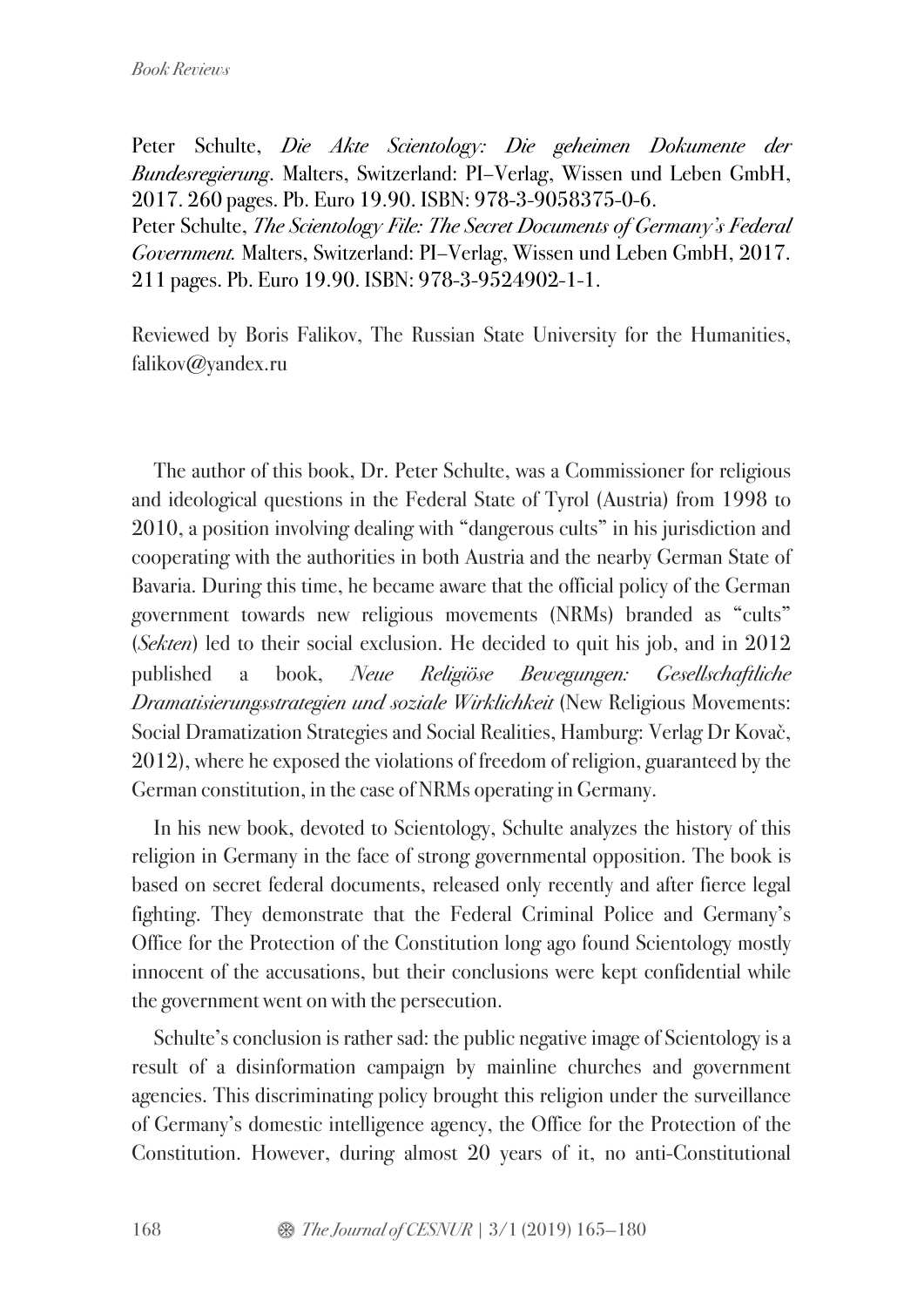actions by Scientology were found. In his book, the author tries to discover the reasons of this absurd situation.

He starts with the history and development of Scientology in Germany, which spread there in the late 1960s from England, where its founder, L. Ron Hubbard (1911–1986), lived at that time. The first Scientology church in Germany was founded in 1970 in Munich. A few years later, communities and churches were established in Berlin, Hamburg, Düsseldorf, Stuttgart, and Frankfurt am Main. Three major enemies quickly opposed them: the established churches (both Catholic and Lutheran), the psychiatric community, and the mass media. The mainline churches did not want any competition from a religion they considered heretical at best, and a commercial corporation who fought for religious status to avoid taxes at worst. The psychiatrists hated Scientology's fierce critique of their alleged psychic manipulations, and accused it of the same crime. The mass media loved to cover the misdeeds of the "evil cults," which were read about with great moral indignation by a wide audience and made good copy. Thus, a negative public image of Scientology started to take shape, and the government exploited it to channel public indignation, which might be otherwise directed at its own actions.

The author compares the attitude to Scientology in Germany with those in neighboring countries—Austria and Switzerland—and concludes that the former's one is more similar to Germany, while the latter's is much less negative. He doesn't go into an explanation of these phenomena, probably because he prefers to concentrate on Germany. But in my opinion, one of the reasons for it might have to do with the historic trauma that Germany and to a lesser extent Austria experienced in connection with Nazism: hence their fear of the "totalitarianism" Scientology is often (falsely) accused of. On the other hand, Switzerland never passed through this trauma and is not affected by this kind of fears.

Next, Schulte discusses the activity of four German and Austrian leaders of the anti-cult movement—Friedrich-Wilhelm Haack (1935–1991), Renate Hartwig, Ursula Caberta y Diaz, and Wilfried Handl—and carefully analyzes their respective contributions to the smear campaign against Scientology. Haack (1935–1991) was a "cult commissioner" of the Evangelical Church. In 1975, along with his wife and several other sympathizers, he founded the Parents's Initiative against Religious Extremism and Psychological Dependence.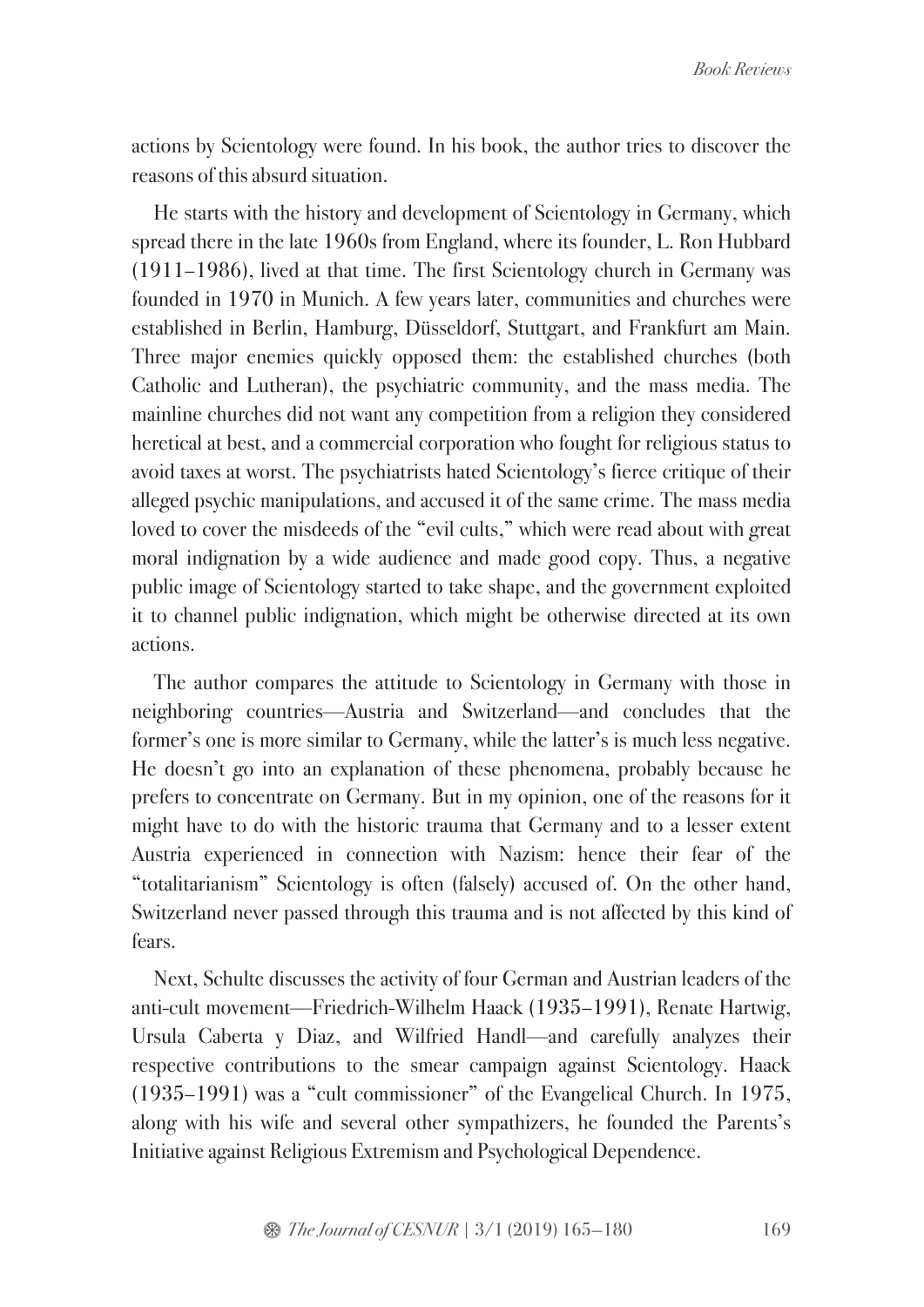Haack spoke of Scientology as one of

the religious multinationals that are more dangerous than … all other extremist political groups. … These religious multinationals were playing a game across national borders, and the individual person was completely at their mercy. Even democratic states seemed helpless against them (47: page numbers are from the English edition).

Scientology tried to answer such groundless accusations, but this was mostly in vain. Mainstream German journals like the *Spiegel* took the side of "the pastor for the spirit," as Haack was ironically named.

Renate Hartwig was a freelance author and publicist, who put a lot of energy into the fight against Scientology in the 1990s. She said she was in possession of explosive documents, which she claimed to have received from "top-ranking ex-Scientologists," and had forwarded them to the authorities, criminal police and public prosecutors' offices (53). No such documents ever surfaced, but this sensational news was published by mass media and contributed to the campaign against Scientology. In the same vein, Hartwig falsely accused Scientology of an assassination attempt.

A former SPD Member of Parliament, Ursula Caberta y Diaz followed Hartwig by laying criminal charges against Scientology without a single piece of evidence.

On the basis of these charges, a permanent office—the Working Group on Scientology—was set up in Germany, and Caberta was appointed head of it. However, after several years of costly research, the charges against Scientology were dropped.

The last of the four, Austrian ex-Scientologist Wilfried Handl, went a somewhat different way. He founded and operated a private website on Scientology. Handl's message was simple: Scientology is evil, and only a public realization of it can defeat this evil. On his website, he wrote about his personal involvement with Scientology and claimed that it harmed his life. His claims were rather subjective, but he compensated for the lack of facts with liberal high-flown rhetoric.

The fourth chapter of the book is devoted to the surveillance of Scientology by Germany's domestic intelligence agency. Schulte analyzes the development of the surveillance process and comes to the conclusion that nearly 20 years of it did not give any tangible results. No violations of the Constitution by Scientology were found. Rather, it was the German government itself that violated the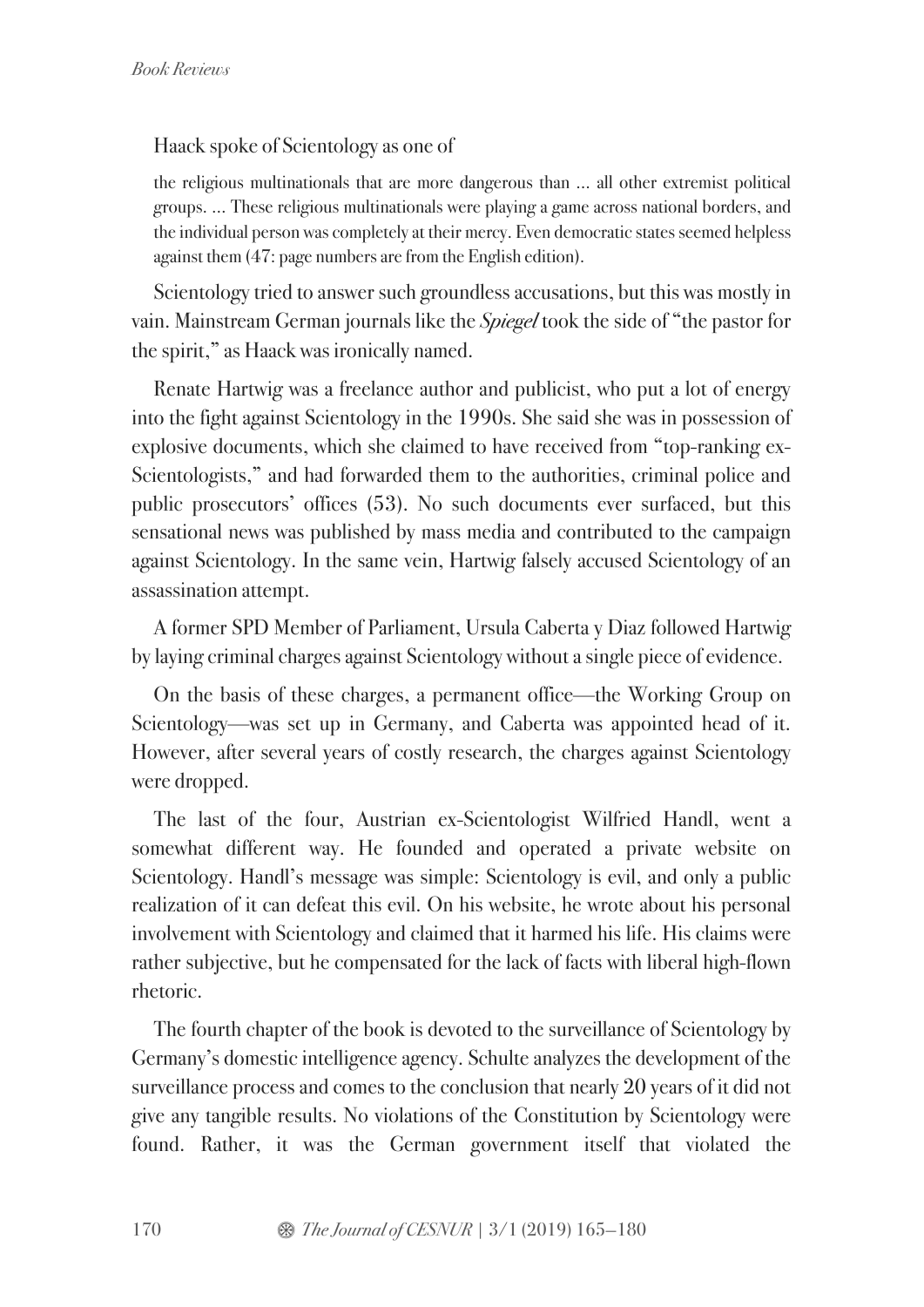Constitutional right to the freedom of religion, states the author. He expresses the hope that this fact will slowly be understood by the German authorities. At least,

in 2015 Lower Saxony seemed to distance itself from the need for surveillance by the domestic intelligence agency. Before that, Bremen, the Saarland, Saxony, Mecklenburg-Western Pomerania and Brandenburg ended the surveillance. In Schleswig-Holstein, Hesse and Rhineland-Palatinate, Scientology was never placed under surveillance (123).

The final chapter of the book deals with the scholarly study of Scientology by German and foreign academics. The scholars' conclusions are very much different from the ones proposed by the anti-cultists. One can get an impression that these groups describe two different realities. While anti-cultists mostly use ideological stereotypes, scholars try to analyze proved facts. The most impressive results were discovered by a research project on the subject of manipulation of "cult members." It was ordered by the Commission of Inquiry on *Sekten* of the German Bundestag, and might have disappointed the expectations of some of the members of the Commission, adds the author with irony.

The research team came to a conclusion that: firstly, membership in a so-called sect [*Sekte*, whose most appropriate English translation is "cult"] per se had no harmful effects, and in fact it often had even a therapeutic function in the case of personal problems. Secondly, it became clear that people could leave a sect mostly without problems and without outside help. The notions that circulated in the public, namely that people are being deceived into sect membership as victims of skilled manipulation techniques and can only be freed by brutal 'deprogramming,' needed to be corrected in the light of these findings: the conversion to a religious minority must be regarded as a self-directed decision; membership can even have beneficial effects and members can exit just as freely (138).

To my mind, the existing scholarly research of Scientology is the strongest argument supporting the conclusion that it is innocent of the accusations forwarded by the German government. The opponents of Scientology are ideologically prejudiced and subjective, while scholars are not an interested party and try to reach objective conclusions. It is on their work and on official investigations previously unknown that the conclusions of Peter Schtule are based on:

Neither the binding doctrine of Scientology nor the actual conduct of their German communities give any justifiable reason to doubt their law-abidingness and respect for the German legal system. This has been repeatedly confirmed by numerous, some of them hitherto unknown, official investigations themselves of the last 20 years. On the basis of the researched facts, one inevitably comes to the conclusion that the repression of Scientology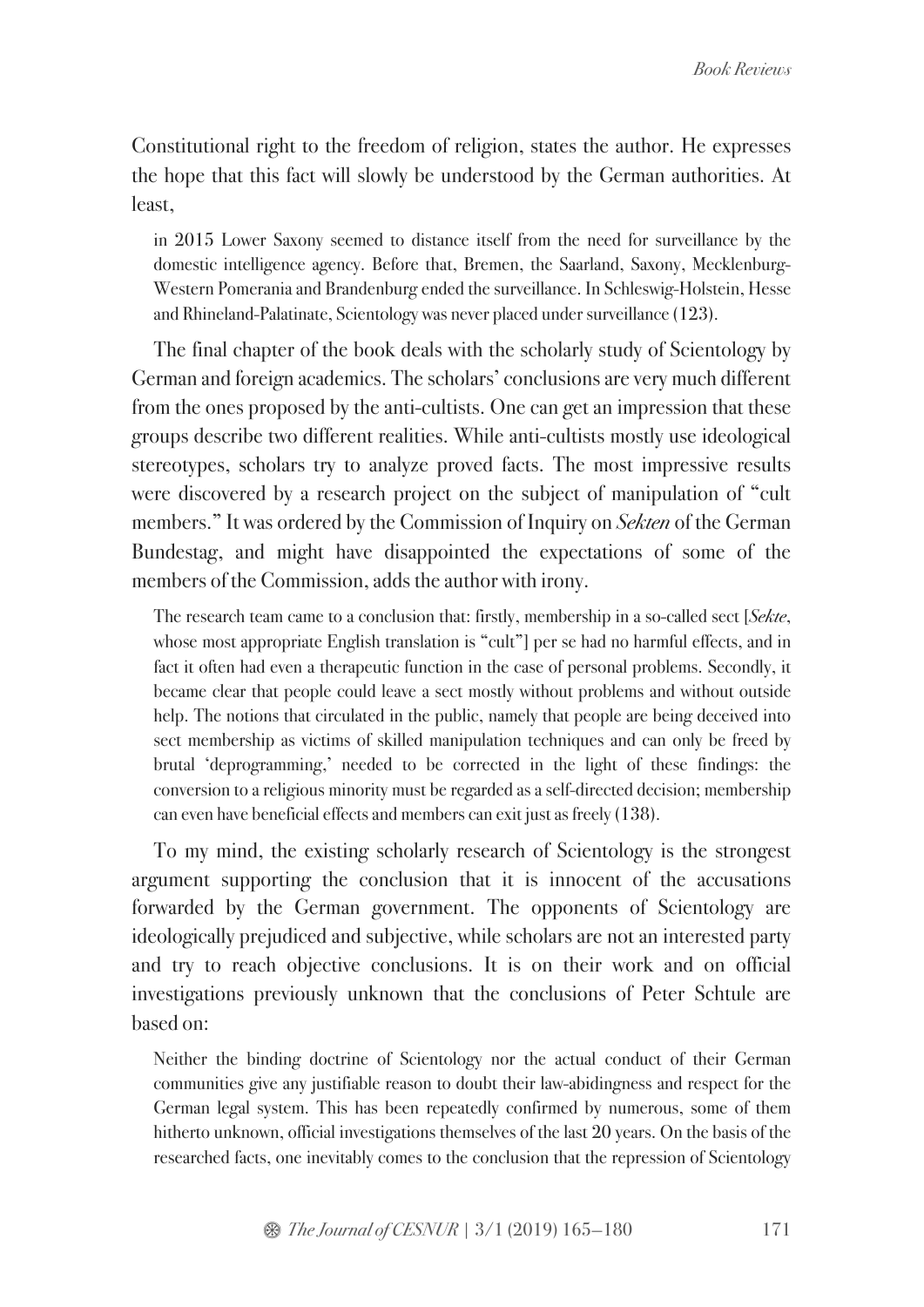by the state is exclusively politically determined, was influenced by the church, and is devoid of any legal or factual basis (153).

Éric Roux, *Tout savoir sur la scientologie*. Paris: Pierre-Guillaume de Roux, 2018. 192 pages. Pb. Euro 19.90. ISBN: 9782363712349.

Reviewed by Bernadette Rigal-Cellard, Université Bordeaux Montaigne, brigal@u-bordeaux-montaigne.fr

This is the first book in French entirely devoted to a dispassionate presentation of the Church of Scientology as a bona fide religion, by an avowed member of its clergy, Eric Roux. So far in French, apart from several book chapters by scholars, including by the current reviewer, and J. Gordon Melton's short translated book *L'Église de Scientologie* (Turin: Elledici, 2002), only Régis Dericquebourg had published extensive studies of several of its characteristics, notably its therapeutic function, in *Croire et guérir* (Paris: Dervy, 2001).

The book inaugurates a new collection "Mystères et religions," which courageously aims at opening up an editorial market in France that continuously refuses to publish scholarly essays on groups labeled as "sectes." Legal scholar Frédéric-Jérôme Pansier contributed the preface: he explains that, while he would not become a Scientologist, he finds both Scientology and the book most useful for those who wish to progress in knowledge and learn about the truth.

In the introduction, Roux quotes various scholars who have asserted that Scientology is a religion, thus clearing the path for an in-depth analysis of its functioning. Chapter 1 surveys the history of the movement, of Dianetics, and of Lafayette Ron Hubbard (LRH, 1911–1986), considered by his followers as an exceptional man and as a guide. Chapter 2 focuses on the value of the written and orally recorded corpus of LRH and the obligation for the students to study it, because it contains the whole metaphysical explanation of human existence, Scientology being a "religious philosophy" whose sole goal is to be useful to humans. The Church has massively invested in the printing, reproduction,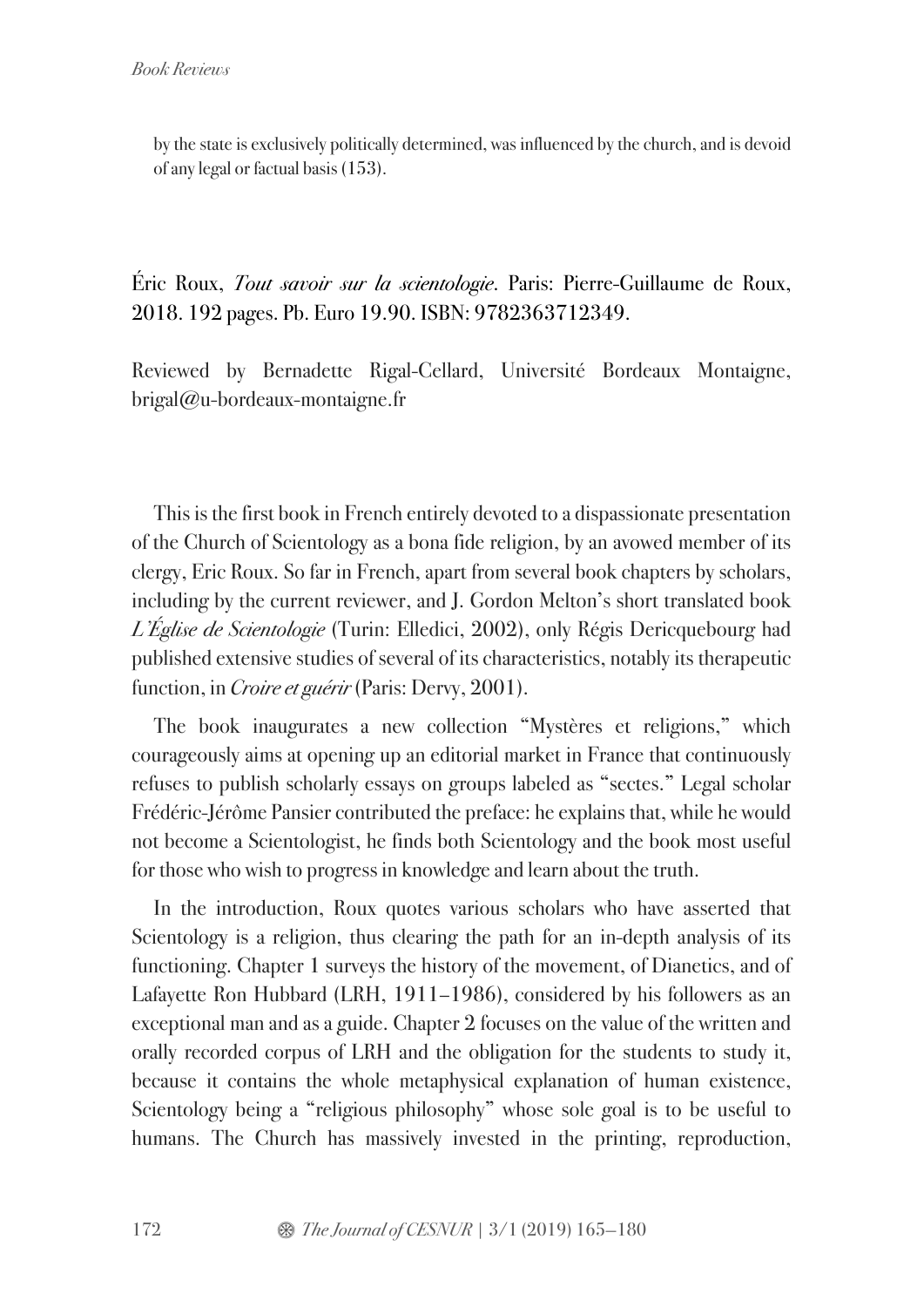translations in at least half the languages of the world of LRH's scriptures, regarded as sacred by Scientologists and equal to the Bible or the Koran for other believers, and to which everyone must have easy access.

Chapter 3 defines the major doctrinal tenets: the human soul or *thetan* is the infinitely powerful spiritual being of humans, distinct from the mind and from the body. The *thetan* is the source of life itself, it is immortal, and it will animate several bodies successively. Roux compares the concept to Thomas Aquinas' (1225–1274) definition of the divine. Scientology has developed, even more than Dianetics, the postulate of the infinite goodness of humans and of the *thetan*, whose goodness has been altered by negative experiences in the physical world, thus creating what LHR termed the reactive mind. The latter is responsible for aberrations, disorders and for the incapacity of humans to see through their own nature.

Like for many other religions, the goal of Scientology is to allow individuals to master their own nature and reach total spiritual freedom, in a move reminiscent of the gnostic quest for light and knowledge, to use Dericquebourg's analysis (quoted in the book). Existence is made possible by the eight impulses of dynamics, the basic one being survival, which moves towards immortality. The first such dynamic is the impulse to survive individually, the second to survive through and for one's family, the third is to survive through and for social life, which can be a group of friends or the nation, the fourth implies survival through and for humankind, the fifth involves all forms of life, whether vegetal or animal, the sixth is the dynamic of the physical universe, the seventh, or *Theta* dynamic, implies the urge to survive as spiritual beings thanks to creative imagination etc.; the eighth is the dynamic of the infinite, of the Supreme Being or God. All these dynamics coexist in the individual, who must explore them one after the other in order to be able to discover the final one.

Roux then broaches the issue of the definition of Scientology as a theistic system or not. First, Scientology does not teach a specific dogma about God, it does not give an anthropomorphic description of the divine either, and the members are not told how to pray, yet they hold that God does exist as creator but each individual has to discover this personally. Moreover, humans themselves through mastering knowledge move closer and closer to their own divine nature, so that they can protect all the dynamics.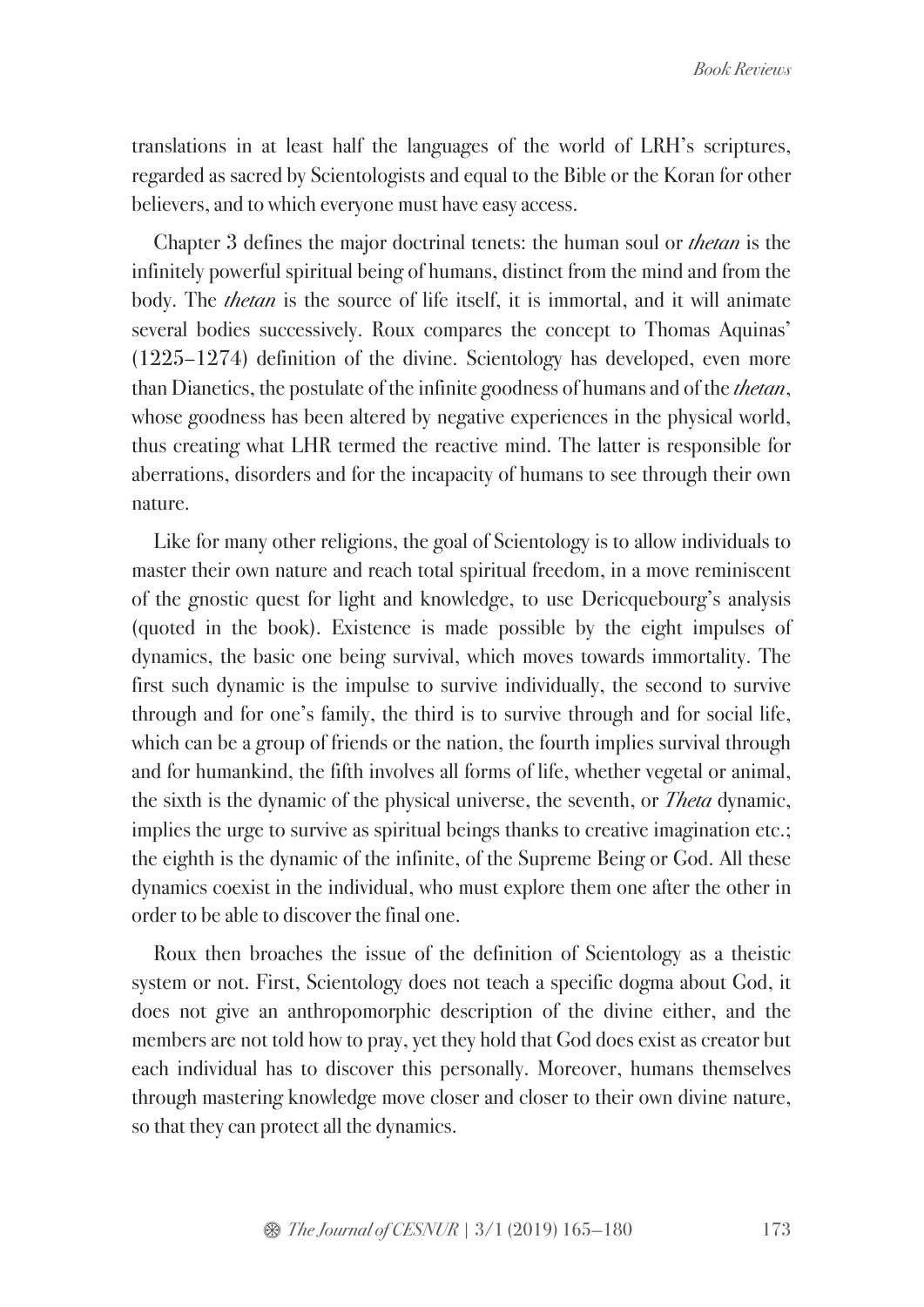The full understanding of God results from the prior understanding of one's own nature. To this end, symbols have been crafted to guide the seeker, notably the eight-pointed cross that gives a new meaning to the age-old symbolism of the cross. Roux explains the elements of the symbol before moving to one of the major questions: is the movement a scientific religion? He clarifies the etymology of the word Scientology, by pointing out that "Sciento" refers to "scio," "to know" in Latin, in the general sense. The movement is first of all based on a quest that is rational more than mystical, and because of its precision it is best adapted to our present times.

Chapter 4 describes the rituals, as Scientology would not exist without a specific practice that involves the physical participation of the disciples. The first one is auditing, a true pastoral act, through which the auditor will bring the audited to discover their own past existences and be able to correct what went wrong. Roux likens this training to the spiritual exercises of Ignatius of Loyola (1491–1556), though the method is more codified in Scientology thanks to the technical precision of the e-meter, which is described at length.

The purification rundown completes the auditing. It is another major rite on the road to freedom, since it purifies the reactive mind and the body that have been weighed down by toxic "engrams." The purification program eliminates toxins at all levels, more or less like fasting or sweating. The last rite described here is the training to understand the scriptures and to audit other people, considered as a gift: one cannot save oneself without helping one's neighbor complete the same process. The clergy perform Sunday services, baptism or name-giving ceremony, marriages, burials, and ordinations. Scientologists will also proclaim the creed written by LRH in 1954: it performatively calls for the liberation of humans through the consent of God.

Chapter 5 discloses the training of the pastoral clergy and the conditions they have to abide by to join the general staff and the elite Sea Org, all demands resembling those of monastic communities. Chapter 6 defines the ethic code of the Church, which rests on the sense of responsibility of the individual members, who must live in constant symbiosis with, and interiorization of, the eight dynamics. Happiness can only be obtained by the mastery of one's self and emotions. Work must be oriented towards the self and the outer world. Roux defines the codes, the canonical laws Scientologists must abide by to remain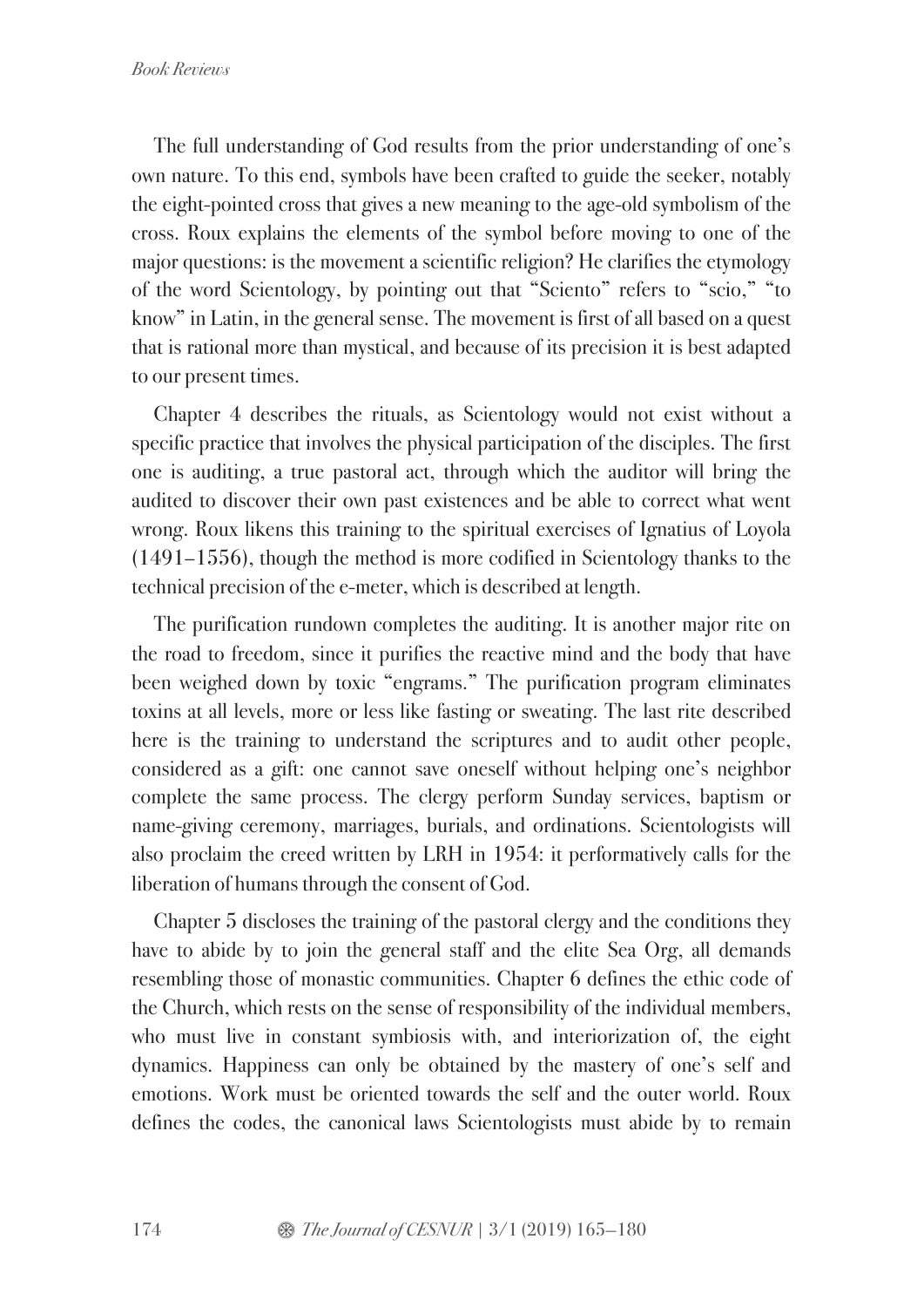within the group. If the individuals cannot do so, the institution will help them regain their sense of mastery—or they will be expelled.

Chapter 7 describes the hierarchical structure of the Church and the statutes of its houses of worship. RTC, Religious Technology Center is the highest ecclesiastical authority whose major function is to guarantee the purity, notably through copyrights, of LRH's teachings. David Miscavidge is president of its board of administration. The highest authorities are members of the Sea Org. Yet, this chapter does not deliver all the information that readers expect: one would like to know more about the exact composition and functioning of the organization. How many members does RTC include? Who are they right now in 2019? How are higher ranking members promoted, are they co-opted? Elected? Chosen by David Miscavidge, and by him only? More details should be given on the members of RTC. And how many members does the clergy include? Do the lower ranks know the higher ranks?

These are questions that one keeps asking about the Church and that may have been answered more fully here. The end of the chapter broaches the other controversial issue, that of the funding of the Church. It does clarify the expenses: the courses, the ceremonies, the auditing, and so on, the price paid corresponding to the services received, the cost of maintaining the facilities etc. Though the explanations are comprehensive enough, some specific costs should have been mentioned, for example for a specific level of auditing, in order to give a more precise idea to the reader. We know the costs of book-sets can be found on the Internet but this welcome guide should give clues without forcing one to google for information.

Chapter 8 details all the foundations the Church runs: first, those to prevent drug abuse and rehabilitate drug addicts, Narconon being the most famous even outside Scientology and in France, where interestingly it obtained the not for profit statute in 2006. Follow the foundations against illiteracy, notably Applied Scholastics, and Roux explains how this foundation operates with similar ones, notably within the Christian network of the World Literacy Crusade; The Way to Happiness and all the operations to rehabilitate inmates such as Criminon; the promotion of human rights throughout the whole world; volunteer ministers involved in humanitarian and relief operations; advocacy operations to protect the freedom of religions of harassed minority groups and individuals. All these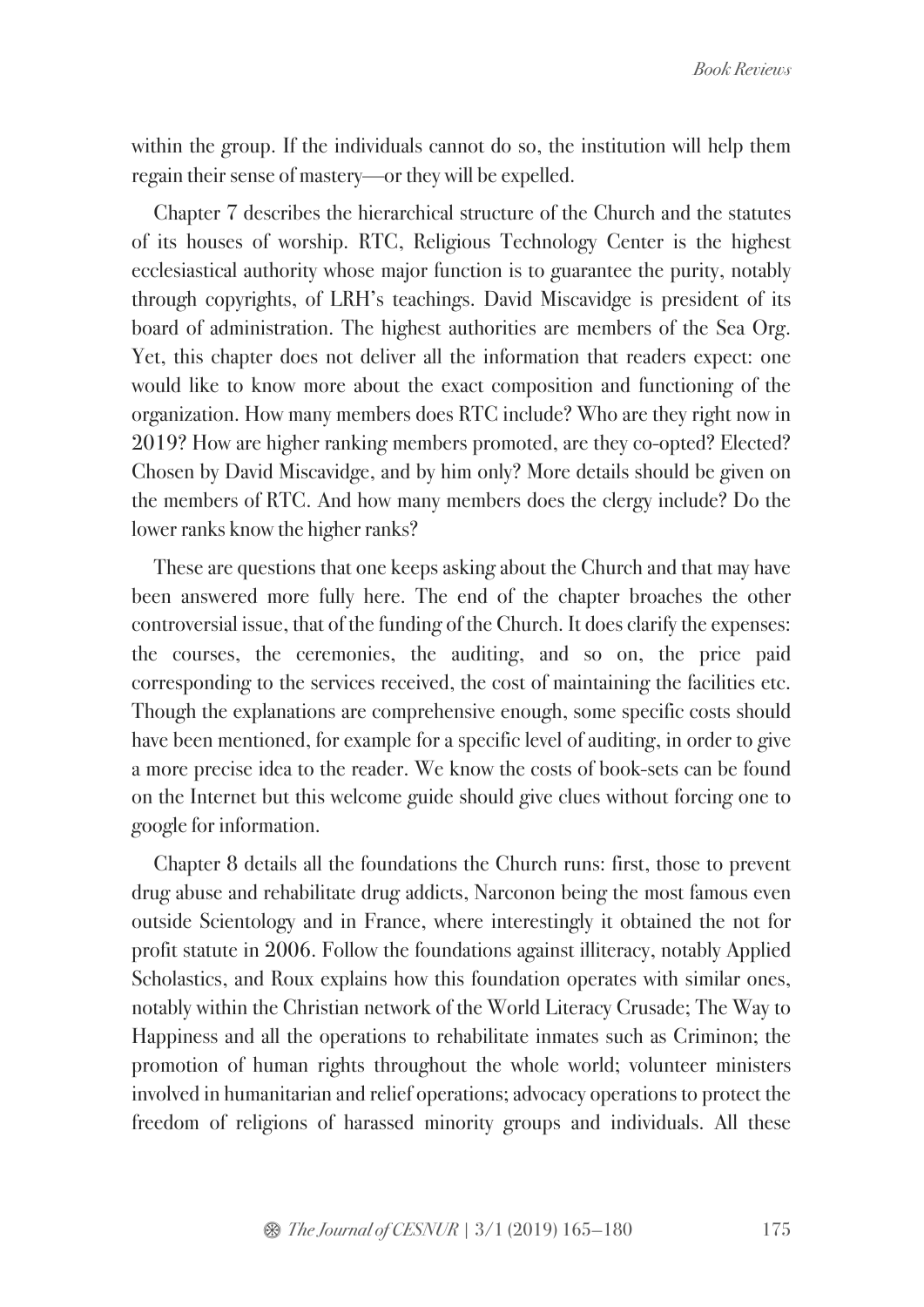foundations testify to the comprehensive functioning of the Church as a major religious institution.

In conclusion, Roux expresses his hopes that his little book will have served the goal he intended: helping people to know what Scientology is with as much precision as possible in order to possibly use it to improve their own condition. The book does fulfill the promise of the introduction, except for chapter 7 that specialists would like to be far more precise. However, the book was not written for scholars but for the general public, which should find it most useful for it is well-written and explanatory. It should be now in most libraries and in bookshops.

Flavia Piccinni and Carmine Gazzanni, *Nella setta*. Rome: Fandango, 2018. 368 pages. Pb. Euro 18.50. ISBN 9788860445780.

Reviewed by Massimo Introvigne, Center for Studies on New Religions, maxintrovigne@gmail.com

You know there is something wrong in a book about "cults" when it refers repeatedly to "Professor" Steven Hassan. Whoever has a minimal knowledge of this field knows that Hassan went from devotee of the Unification Church to deprogrammer without the benefit of any academic education. Those curious enough to access his Linkedin page would learn that in 1985 he got a M.Ed. degree from Cambridge College, an obscure institution in Charlestown, Massachusetts, not to be confused with U.K.'s University of Cambridge, and plans to receive a Ph.D. in 2020 from Fielding Graduate University, an accredited school offering to professionals fast graduate courses that can be completed mostly through online learning. I am sure Hassan himself would be greatly surprised that somebody calls him a "professor." While he is called in the book "the world's leading expert in mental manipulation" (6), he would also agree that at least 95% of the scholars who participate in the New Religious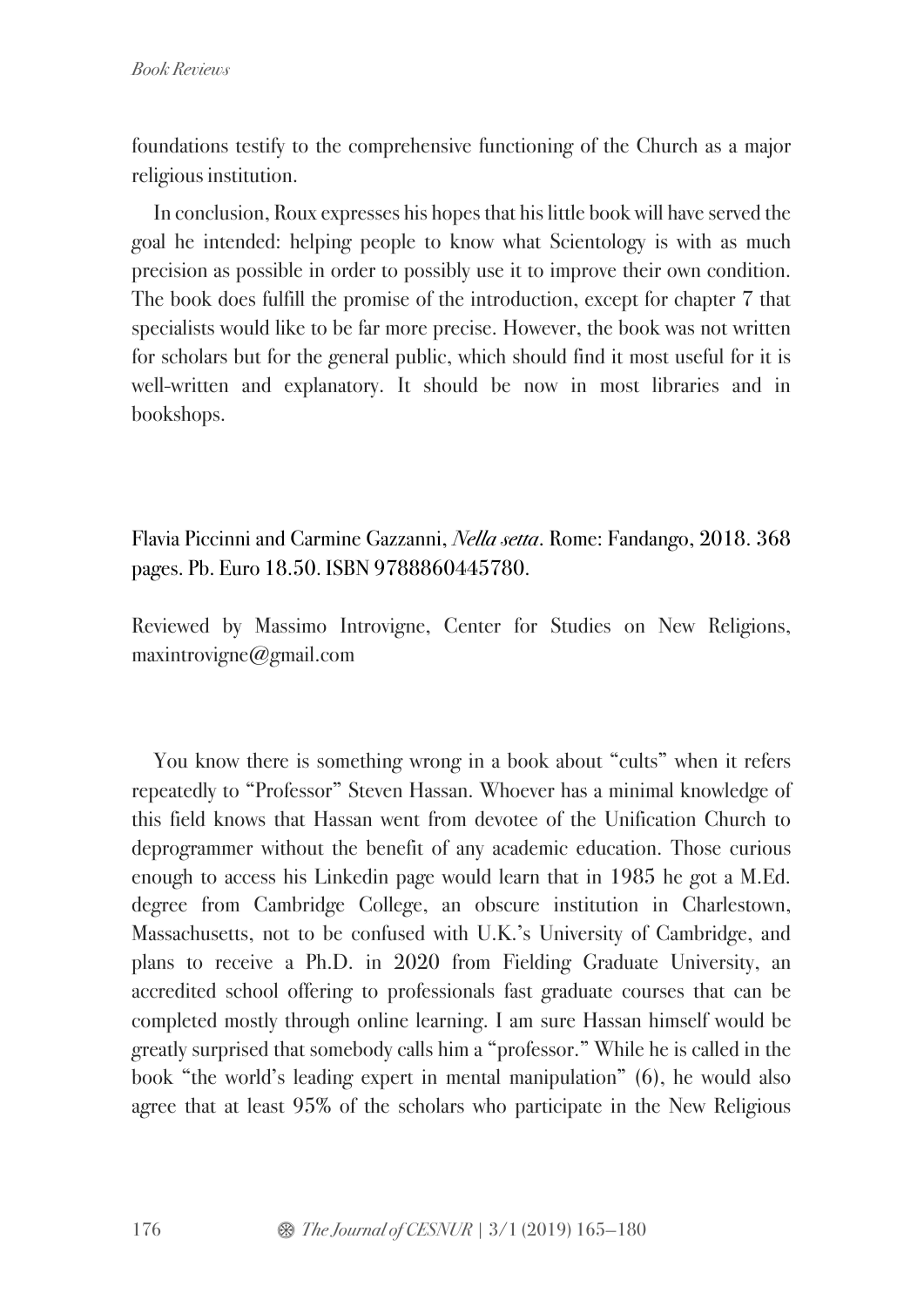Movements group of the American Academy of Religion (he doesn't) would regard his theory of mind control, to put it mildly, as totally unacceptable.

This is one of many problems of the book *Nella setta* (In the Cult), written by two Italian journalists mostly specialized in organized crime, which also has some redeeming features. First, the book is admittedly entertaining. Piccinni and Gazzanni know how to write in an attractive journalistic Italian, which makes the book more readable than many other anti-cult diatribes, whose main feature is to be deadly boring. Second, the duo is, in its own way, polite. On a personal note, I am accustomed to being simply insulted by anti-cultists and here my opinions are mentioned critically but respectfully. Although, by hanging around with some bizarre Italian anti-cult characters, they did not resist to mention that I have written scholarly books and papers about vampires, as if it was something disreputable. Perhaps "Professor" Hassan has never heard about it, but vampire studies are recognized internationally as an academic discipline, and the latest scholarly compendium of the matter, by Professor Nick Groom, has just been published in October 2018 by Yale University Press.

Notwithstanding its readability, the book fails spectacularly in offering a minimally objective account of groups maligned as "cults," for four main reasons. First, Piccinni and Gazzanni offer reasonably accurate summaries of the literature produced by the movements themselves, and of what they were told when they visited, undercover, their targets. But these reports are biased on two accounts. First, they are spiced with derogatory comments revealing the author's' own prejudices. In the very first account of the book, the authors enter the Milan branch of Scientology, where they are met by a young receptionist. She is immediately described as having "alligator-like" eyes coupled with "horse-like" teeth (14). Using derogatory references to the physical appearance of members to create a sinister image of a group is not good journalism, it is simply bad taste. Similar unnecessary adjectives are repeatedly used to create a sinister halo round the Italian esoteric community, Damanhur.

Secondly, key elements of the group's theologies are omitted, while secondary details are emphasized, if they can function as a tool to present the groups as unsavory and strange. As is typical of hundreds of anti-cult books, the summary of Scientology's account of human origins focuses on its esoteric teachings about primordial extra-terrestrial battles, which look strange to the uninitiated—but even more strange if they are presented out of context. The core doctrine of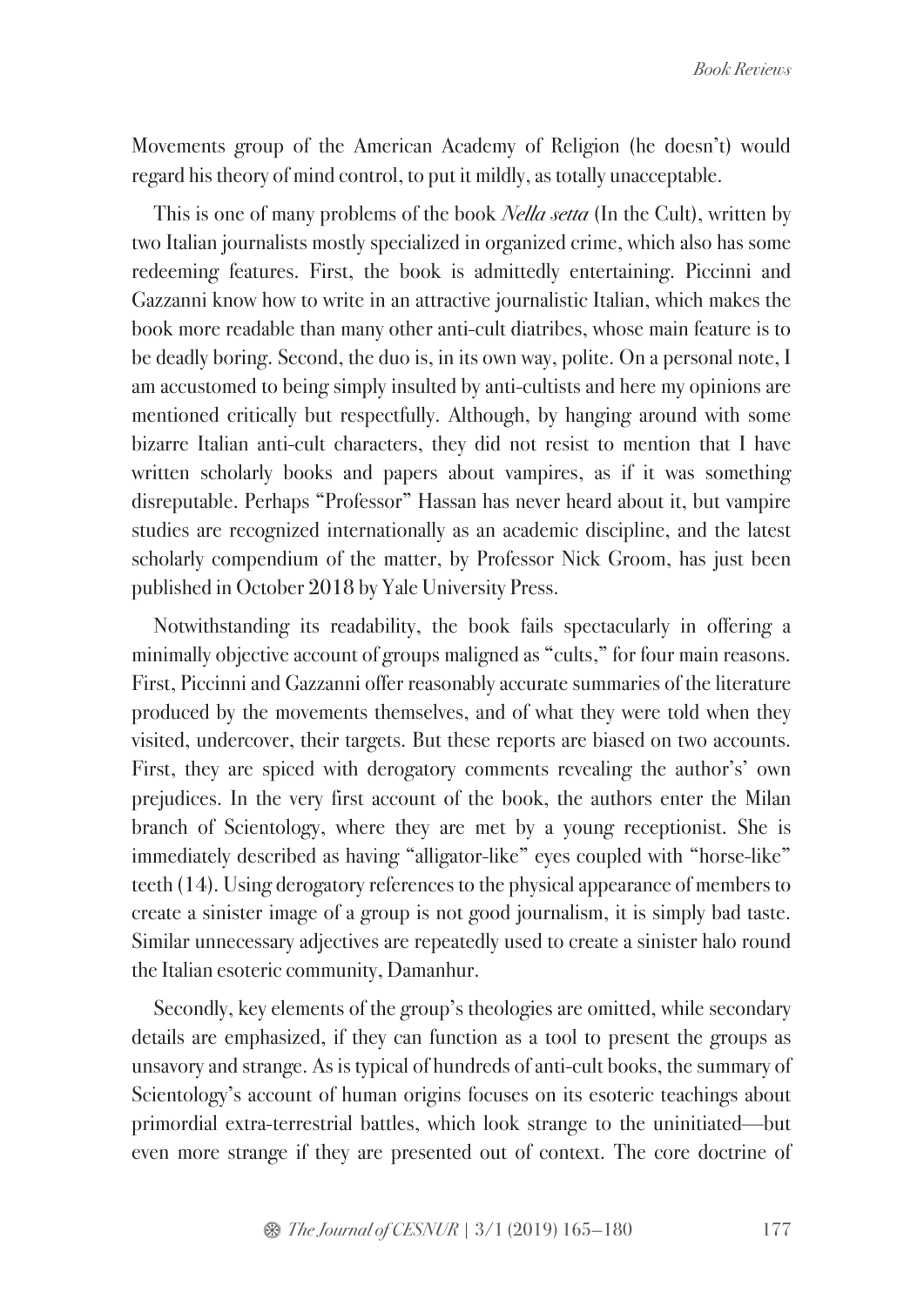Scientology, the *thetan*, is nowhere to be explained. The sexual tantric techniques of MISA, the Movements of Spiritual Inner Awareness, are discussed, but the reader does not find anywhere their center, continence, i.e. the idea that orgasm should be without ejaculation in order to achieve certain physical and spiritual benefits. And so on. Obviously, the book is not interested in explaining what the "cultists" really believe, but in showing that they are "strange" and, consequently, dangerous.

The second problem with the book is that it uses only two sources: the movement's own literature (summarized with the biases described above) and the accounts by apostate ex-members and anti-cultists. The authors may object that they occasionally quote scholars (including the undersigned). But these references are minimal, and often come from the tiny minority of scholars who accept one or another element of the anti-cult criticism of a group. The reader ignoring the scholarly literature is never told that a very large majority of the scholars who have studied the groups mentioned in the book do not share the anti-cult perspective. And the use of anti-cult sources also accounts for tall tales and unbelievable folk statistics about four million Italians allegedly involved in dangerous "cults."

The third problem is that the book starts with a very unclear approach to what a "cult" may be and, by the end of the volume, the matter has become even more garbled. The book insists on two Italian association. The first is Il Forteto, an agricultural co-operative near Florence where disturbed or physically handicapped minors were sent by Italian juvenile courts to be cared for and rehabilitated. Italian court decisions have ascertained that minors were sexually and physically abused in the co-operative, whose leaders were sexual predators. While the Forteto case has largely been examined and assessed by courts of law, Mario Pianesi, the founder of the well-being and diet empire Un Punto Macrobiotico (A Macrobiotic Point), is still under investigation. He is accused of having sexually abused several women who came to learn about his miraculous diets, and even of having killed his first wife. The authors criticize the scholars for ignoring Il Forteto and Pianesi, although their groups are normally referred to as "cults" in the media. But if "cults" are religious movements gone bad, as it would seem at the beginning of the book itself, these two do not qualify, as they are obviously not religious.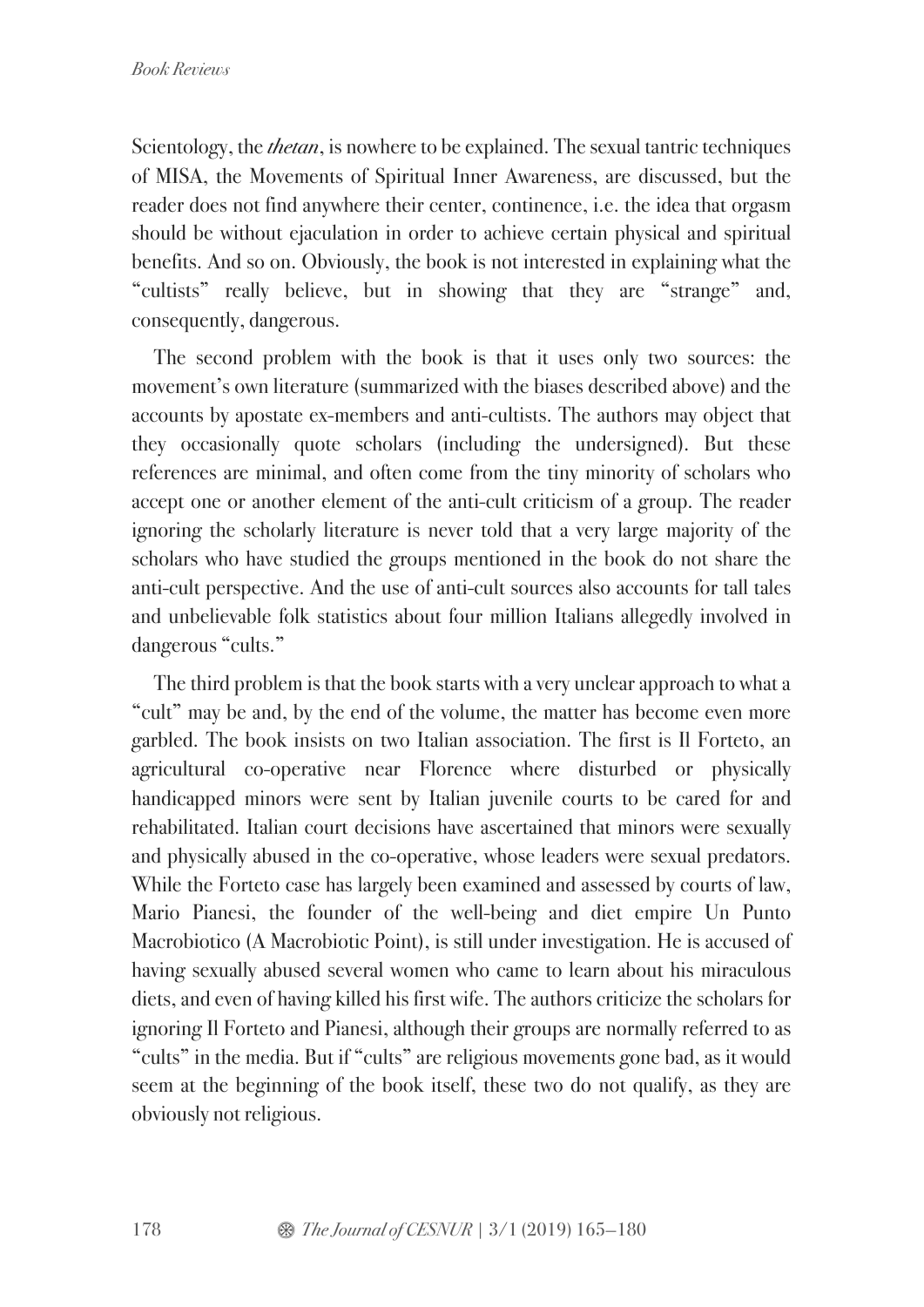Even within the limit of clearly religious practices, the authors seem not to realize that several features they see as typical of "cults" are ubiquitous in religions. As I show in this issue of *The Journal of CESNUR*, the practice of shunning ex-members turned critics of a religion is not found only among the Jehovah's Witnesses or Scientology but also in the history of Judaism, Islam, and Christianity. Obviously, insisting for donations and collecting significant amounts of money is not a feature of "cults" only. And it seems strange to single out some new religious movements for having been involved in cases of sexual abuse, after the much larger scandals of Catholic priests.

The fourth problem in the book is that, by following mostly Internet and anticult sources, one necessarily makes serious mistakes. I would pass on the fact that I am described as having been "in 2016 the national regent of the Catholic Action" (235). A quick look at Wikipedia would have told the authors that in 2016 I *ceased* to be the *deputy* "national regent" of Catholic *Alliance*, a different organization from the Catholic Action. This is admittedly not important, but shows a cavalier use of the sources.

The book seems to have been hastily confectioned for two aims. The first is to give voice to a small but nasty opposition to Soka Gakkai, after the Buddhist movement signed in 2016 a concordat with the Italian Government. Horror stories of how the leader of Soka Gakkai, the internationally respected Daisaku Ikeda, consorted with criminals and Japanese mafia godfathers, are repeated uncritically, without mentioning that they have been long since debunked in Japan and elsewhere.

The second aim is to re-introduce in Italy a law against brainwashing, something very difficult after in 1981 the Constitutional Court declared similar provisions punishing "plagio" (undue influence), which dated back to the Fascist era, as incompatible with the democratic Constitution. This is a theme running through the whole book, yet the authors make a fundamental mistake on the essence of the 1981 decision. The discussion on "plagio" started in Italy when the rarely applied provision was used to send to jail the Communist author Aldo Braibanti (1922–2014), accused of having brainwashed several young men into homosexual relations with him. The book reports that the Constitutional Court "took care of the case" (352), which for the reader can only be the Braibanti case, since no other "plagio" incidents are mentioned. This is a mistake I often encountered in conversations with fellow Italians of my generation. They